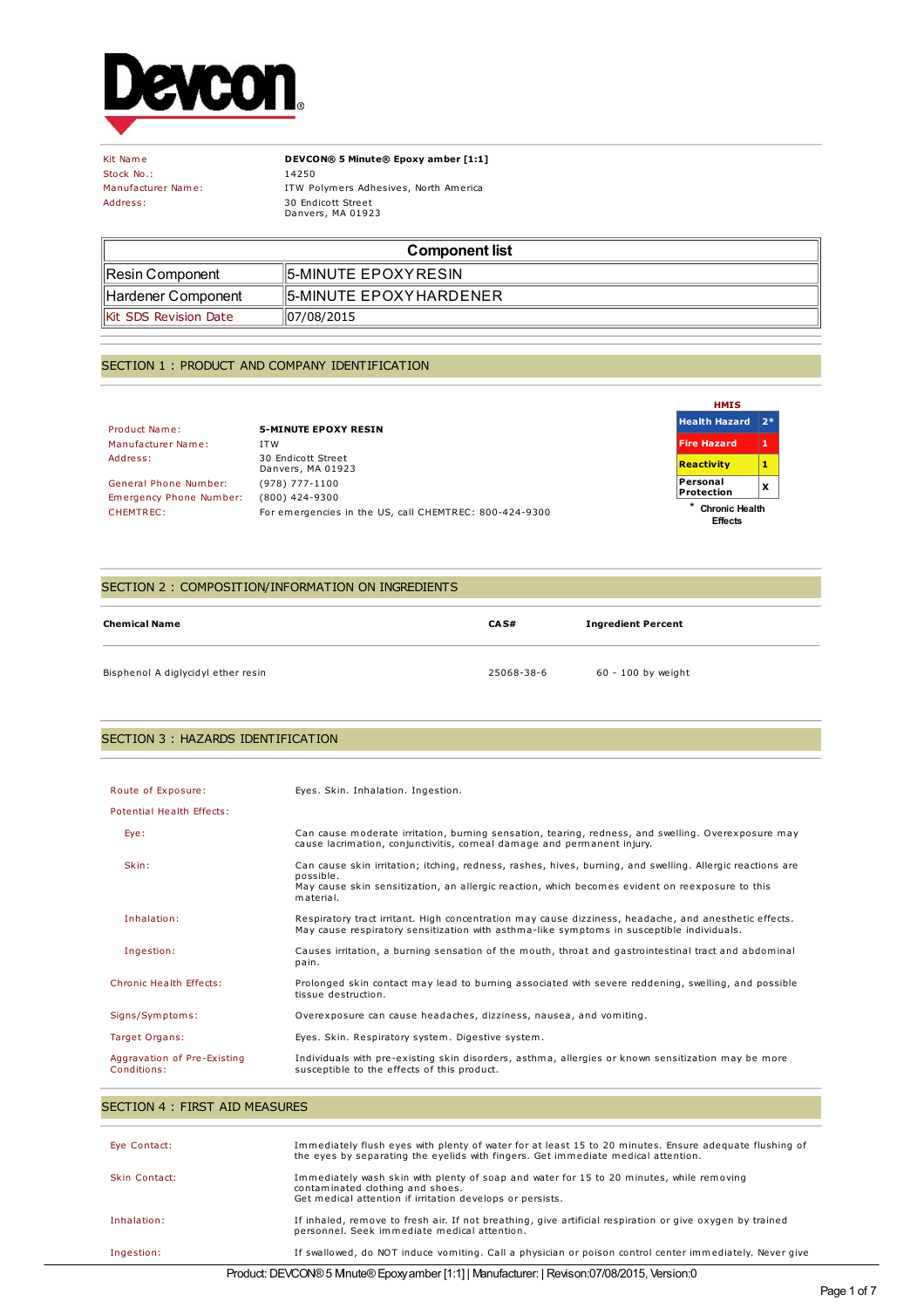## SECTION 5 : FIRE FIGHTING MEASURES

| Flash Point:                     | $>400^{\circ}$ F (204.4 °C)                                                                                                                                                                                                                         |
|----------------------------------|-----------------------------------------------------------------------------------------------------------------------------------------------------------------------------------------------------------------------------------------------------|
| Flash Point Method:              | Pensky-Marten Closed Cup (PMCC)                                                                                                                                                                                                                     |
| Auto Ignition Temperature:       | Not determined.                                                                                                                                                                                                                                     |
| Lower Flammable/Explosive Limit: | Not determined.                                                                                                                                                                                                                                     |
| Upper Flammable/Explosive Limit: | Not determined.                                                                                                                                                                                                                                     |
| Fire Fighting Instructions:      | Evacuate area of unprotected personnel. Use cold water spray to cool fire exposed containers to<br>minimize risk of rupture. Do not enter confined fire space without full protective gear. If possible,<br>contain fire run-off water.             |
| Extinguishing Media:             | Use carbon dioxide (CO2) or dry chemical when fighting fires involving this material.                                                                                                                                                               |
| Unsuitable Media:                | None known.                                                                                                                                                                                                                                         |
| Protective Equipment:            | As in any fire, wear Self-Contained Breathing Apparatus (SCBA), MSHA/NIOSH (approved or equivalent)<br>and full protective gear.                                                                                                                    |
| Unusual Fire Hazards:            | Sealed containers at elevated temperatures may rupture explosively and spread fire due to<br>polymerization. Heating above 300 deg F in the presence of air may cause slow oxidative<br>decomposition and above 500 deg F may cause polymerization. |

| SECTION 6 : ACCIDENTAL RELEASE MEASURES |                                                                                                                                                                                                                                                                                                                                                                                                                                                   |  |
|-----------------------------------------|---------------------------------------------------------------------------------------------------------------------------------------------------------------------------------------------------------------------------------------------------------------------------------------------------------------------------------------------------------------------------------------------------------------------------------------------------|--|
| Personnel Precautions:                  | Evacuate area and keep unnecessary and unprotected personnel from entering the spill area.                                                                                                                                                                                                                                                                                                                                                        |  |
| Environmental Precautions:              | Avoid runoff into storm sewers, ditches, and waterways.                                                                                                                                                                                                                                                                                                                                                                                           |  |
| Spill Cleanup Measures:                 | Absorb spill with inert material (e,g., dry sand or earth), then place in a chemical waste container.<br>Provide ventilation. Clean up spills immediately observing precautions in the protective equipment<br>section. After removal, flush spill area with soap and water to remove trace residue.<br>Avoid personal contact and breathing vapors or mists. Ventilate area. Use proper personal protective<br>equipment as listed in section 8. |  |
| Other Precautions:                      | Pump or shovel to storage/salvage vessels.                                                                                                                                                                                                                                                                                                                                                                                                        |  |

## SECTION 7 : HANDLING and STORAGE

| Handling:                    | Use with adequate ventilation. Avoid breathing vapor, aerosol or mist.                                                                                                                                                     |
|------------------------------|----------------------------------------------------------------------------------------------------------------------------------------------------------------------------------------------------------------------------|
| Storage:                     | Store in a cool, dry, well ventilated area away from sources of heat and incompatible materials. Keep<br>container tightly closed when not in use.                                                                         |
| Special Handling Procedures: | Provide appropriate ventilation/respiratory protection against decomposition products (see Section 10)<br>during welding/flame cutting operations and to protect against dust during sanding/grinding of cured<br>product. |
| Hygiene Practices:           | Wash thoroughly after handling.                                                                                                                                                                                            |

## SECTION 8 : EXPOSURE CONTROLS, PERSONAL PROTECTION - EXPOSURE GUIDELINES

| <b>Engineering Controls:</b> | Use appropriate engineering control such as process enclosures, local exhaust ventilation, or other<br>engineering controls to control airborne levels below recommended exposure limits. Good general<br>ventilation should be sufficient to control airborne levels. Where such systems are not effective wear<br>suitable personal protective equipment, which performs satisfactorily and meets OSHA or other<br>recognized standards. Consult with local procedures for selection, training, inspection and maintenance<br>of the personal protective equipment. |
|------------------------------|-----------------------------------------------------------------------------------------------------------------------------------------------------------------------------------------------------------------------------------------------------------------------------------------------------------------------------------------------------------------------------------------------------------------------------------------------------------------------------------------------------------------------------------------------------------------------|
| Eye/Face Protection:         | Wear appropriate protective glasses or splash goggles as described by 29 CFR 1910.133, OSHA eye<br>and face protection regulation, or the European standard EN 166.                                                                                                                                                                                                                                                                                                                                                                                                   |
| Skin Protection Description: | Wear appropriate protective gloves and other protective apparel to prevent skin contact. Consult<br>manufacturer's data for permeability data.<br>Nitrile gloves are recommended.                                                                                                                                                                                                                                                                                                                                                                                     |
| Respiratory Protection:      | A NIOSH approved air-purifying respirator with an organic vapor cartridge or canister may be<br>permissible under certain circumstances where airborne concentrations are expected to exceed<br>exposure limits. Protection provided by air purifying respirators is limited. Use a positive pressure air<br>supplied respirator if there is any potential for an uncontrolled release, exposure levels are not known,<br>or any other circumstances where air purifying respirators may not provide adequate protection.                                             |
| Other Protective:            | Facilities storing or utilizing this material should be equipped with an eyewash and a deluge shower<br>safety station.                                                                                                                                                                                                                                                                                                                                                                                                                                               |
| <b>EXPOSURE GUIDELINES</b>   |                                                                                                                                                                                                                                                                                                                                                                                                                                                                                                                                                                       |
| Notes :                      | Only established PEL and TLV values for the ingredients are listed.                                                                                                                                                                                                                                                                                                                                                                                                                                                                                                   |

## SECTION 9 : PHYSICAL and CHEMICAL PROPERTIES

| Physical State Appearance:                                                                  | Viscous, Liauid. |
|---------------------------------------------------------------------------------------------|------------------|
| Color:                                                                                      | Clear            |
| Product: DEVCON® 5 Mnute® Epoxy amber [1:1]   Manufacturer:   Revison:07/08/2015, Version:0 |                  |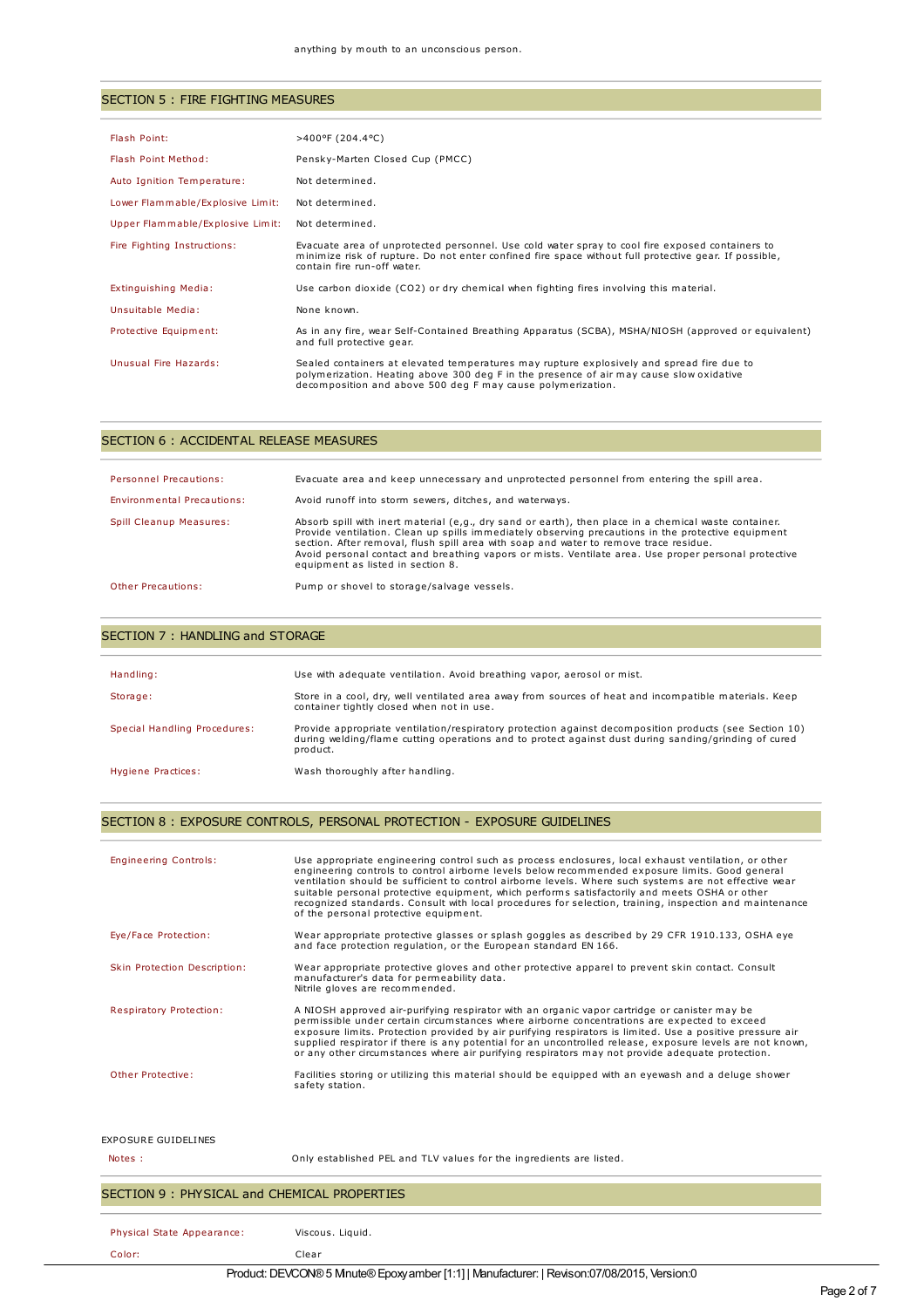| Odor:                      | Slight. odor.                   |
|----------------------------|---------------------------------|
| <b>Boiling Point:</b>      | >500°F (260°C)                  |
| <b>Melting Point:</b>      | Not determined.                 |
| Specific Gravity:          | 1.17                            |
| Solubility:                | negligible.                     |
| Vapor Density:             | $>1$ (air = 1)                  |
| Vapor Pressure:            | 0.03 mbar @ 77°C (171°F)        |
| Percent Volatile:          | $\Omega$                        |
| Evaporation Rate:          | $<<1$ (butyl acetate = 1)       |
| pH:                        | Neutral.                        |
| Molecular Formula:         | Mixture                         |
| Molecular Weight:          | Mixture                         |
| Flash Point:               | >400°F (204.4°C)                |
| Flash Point Method:        | Pensky-Marten Closed Cup (PMCC) |
| Auto Ignition Temperature: | Not determined.                 |
| <b>VOC Content:</b>        | 0 q/L                           |
| Percent Solids by Weight   | 100                             |

### SECTION 10 : STABILITY and REACTIVITY

| <b>Chemical Stability:</b> | Stable under normal temperatures and pressures.                                                                                                                                               |
|----------------------------|-----------------------------------------------------------------------------------------------------------------------------------------------------------------------------------------------|
| Hazardous Polymerization:  | Not reported.                                                                                                                                                                                 |
| Conditions to Avoid:       | Extreme heat, sparks, and open flame. Incompatible materials, oxidizers and oxidizing conditions.<br>Heating resin above 300 F in the presence of air may cause slow oxidative decomposition. |
| Incompatible Materials:    | Strong Lewis or mineral acids, strong oxidizing agents, strong mineral and organic bases (especially<br>primary and secondary aliphatic amines).                                              |

### SECTION 11 : TOXICOLOGICAL INFORMATION

| <b>Bisphenol A diglycidyl ether resin:</b> |                                                                                                    |
|--------------------------------------------|----------------------------------------------------------------------------------------------------|
| RTECS Number:                              | SL6480000                                                                                          |
| Skin:                                      | Administration onto the skin - Rat LD : >2 gm/kg [Nutritional and Gross Metabolic - Other changes] |

### SECTION 12 : ECOLOGICAL INFORMATION

| <b>Bisphenol A diglycidyl ether resin:</b> |                                                                                                                                                                |
|--------------------------------------------|----------------------------------------------------------------------------------------------------------------------------------------------------------------|
| Effect of Material On Aquatic Life:        | Acute LC50 1.3 mg/l - Fish (96 Hr)<br>Acute EC50 2.1 mg/l - Aquatic invertebrates. Water flea (48 hr)<br>Acute NOEC 0.3 mg/l - Daphnia Magna Reproduction Test |
| Environmental Fate:                        | No environmental information found for this product.                                                                                                           |

## SECTION 13 : DISPOSAL CONSIDERATIONS

Waste Disposal: Consult with the US EPA Guidelines listed in 40 CFR Part 261.3 for the classifications of hazardous waste prior to disposal. Furthermore, consult with your state and local waste requirements or guidelines, if applicable, to ensure compliance. Arrange disposal in accordance to the EPA and/or state and local guidelines.

RCRA Number: Not determined.

| SECTION 14 : TRANSPORT INFORMATION |                 |
|------------------------------------|-----------------|
|                                    |                 |
| <b>DOT Shipping Name:</b>          | Non regulated.  |
| DOT UN Number:                     | Not applicable. |
| <b>DOT Hazard Class:</b>           | Not applicable. |
| <b>DOT Packing Group:</b>          | Not applicable. |
|                                    |                 |
| IATA Shipping Name:                | Non regulated.  |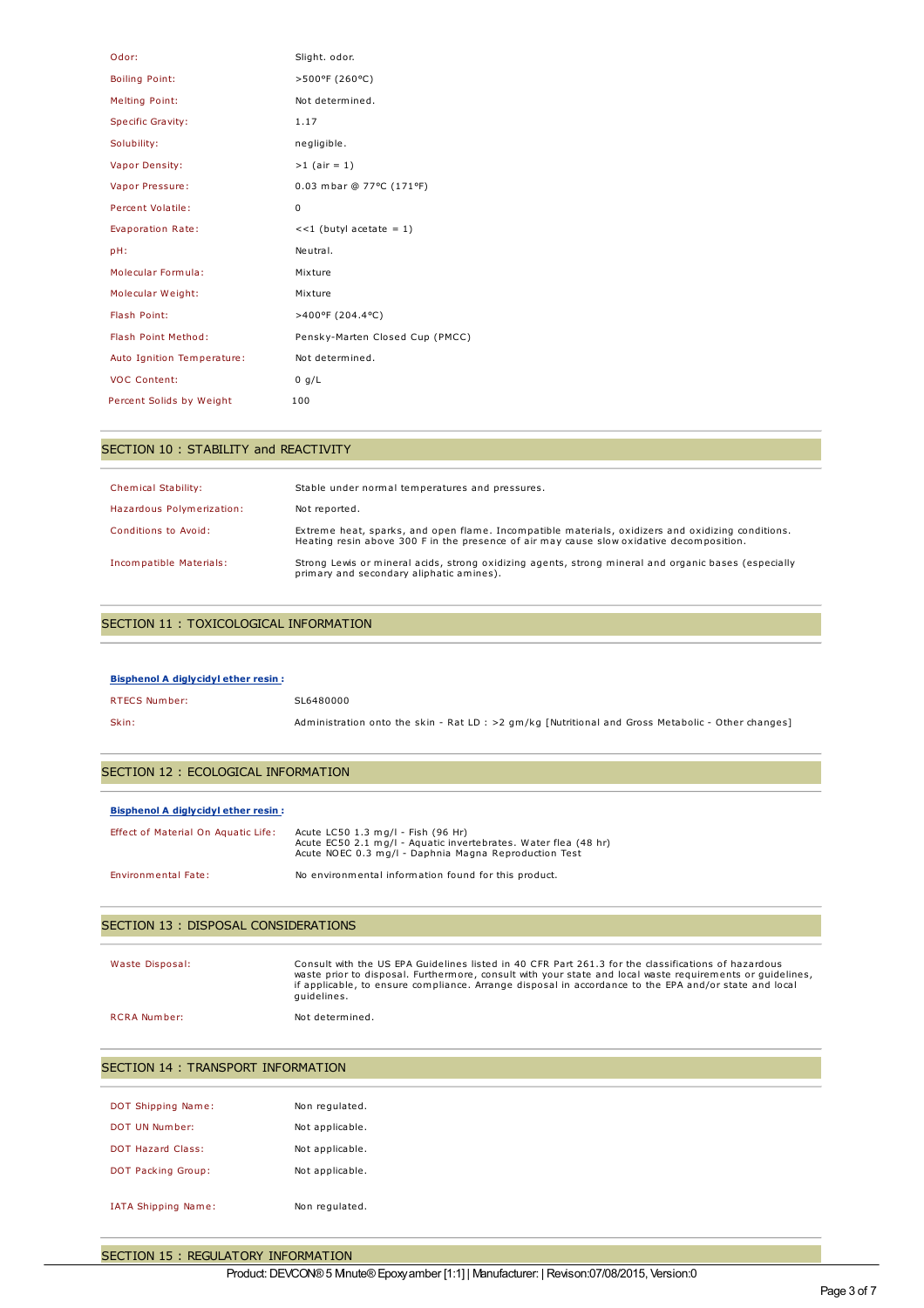| <b>Bisphenol A diglycidyl ether resin:</b> |                                                                                                             |
|--------------------------------------------|-------------------------------------------------------------------------------------------------------------|
| <b>TSCA Inventory Status:</b>              | Listed                                                                                                      |
| Canada DSL:                                | Listed                                                                                                      |
| Canadian Regulations.                      | WHMIS Hazard Class(es): D2B<br>All components of this product are on the Canadian Domestic Substances List. |
| <b>WHMIS Pictograms:</b>                   |                                                                                                             |
| SECTION 16 : ADDITIONAL INFORMATION        |                                                                                                             |
| <b>HMIS Ratings:</b>                       |                                                                                                             |
| <b>HMIS Health Hazard:</b>                 | $2*$                                                                                                        |
| HMIS Fire Hazard:                          | 1                                                                                                           |
| <b>HMIS Reactivity:</b>                    |                                                                                                             |

| <b>HMIS Personal Protection:</b> | x                                                                                                                                                                                                                                                                                                                                                                                                                                                                                                                                                                                                                                                                                                                                                                                                                                                                                                                                                                                                                                                                                                                                                                                                                                                                                                                                                                                                                  |
|----------------------------------|--------------------------------------------------------------------------------------------------------------------------------------------------------------------------------------------------------------------------------------------------------------------------------------------------------------------------------------------------------------------------------------------------------------------------------------------------------------------------------------------------------------------------------------------------------------------------------------------------------------------------------------------------------------------------------------------------------------------------------------------------------------------------------------------------------------------------------------------------------------------------------------------------------------------------------------------------------------------------------------------------------------------------------------------------------------------------------------------------------------------------------------------------------------------------------------------------------------------------------------------------------------------------------------------------------------------------------------------------------------------------------------------------------------------|
| <b>SDS Revision Date:</b>        | June 29, 2015                                                                                                                                                                                                                                                                                                                                                                                                                                                                                                                                                                                                                                                                                                                                                                                                                                                                                                                                                                                                                                                                                                                                                                                                                                                                                                                                                                                                      |
| <b>MSDS Revision Notes:</b>      | <b>GHS Update</b>                                                                                                                                                                                                                                                                                                                                                                                                                                                                                                                                                                                                                                                                                                                                                                                                                                                                                                                                                                                                                                                                                                                                                                                                                                                                                                                                                                                                  |
| <b>MSDS Author:</b>              | Actio Corporation                                                                                                                                                                                                                                                                                                                                                                                                                                                                                                                                                                                                                                                                                                                                                                                                                                                                                                                                                                                                                                                                                                                                                                                                                                                                                                                                                                                                  |
| Disclaimer:                      | The information in this Safety Data Sheet (SDS) is believed to be correct as of the date issued. ITW<br>Polymers Adhesives, NA, MAKES NO WARRANTIES, EXPRESSED OR IMPLIED, INCLUDING, BUT NOT<br>LIMITED TO, ANY IMPLIED WARRANTY OF MERCHANTABILITY OR FITNESS FOR A PARTICULAR PURPOSE<br>OR COURSE OF PERFORMANCE OR USAGE OF TRADE. User is responsible for determining whether the<br>ITW Polymers Adhesives, NA product is fit for a particular purpose and suitable for user's method of<br>use or application. Given the variety of factors that can affect the use and application of a ITW<br>Polymers Adhesives, NA product, some of which are uniquely within the user's knowledge and control, it<br>is essential that the user evaluate the ITW Polymers Adhesives, NA product to determine whether it is<br>fit for a particular purpose and suitable for user's method of use or application. ITW Polymers<br>Adhesives, NA provides information in electronic form as a service to its customers. Due to the remote<br>possibility that electronic transfer may have resulted in errors, omissions or alterations in this<br>information, ITW Polymers Adhesives, NA makes no representations as to its completeness or<br>accuracy. In addition, information obtained from a database may not be as current as the information<br>in the MSDS available directly from ITW Polymers Adhesives, NA |

Copyright© 1996-2015 Actio Corporation. All Rights Reserved.

### SECTION 1 : PRODUCT AND COMPANY IDENTIFICATION

|                         |                                                        | <b>HMIS</b>                             |   |
|-------------------------|--------------------------------------------------------|-----------------------------------------|---|
| Product Name:           | <b>5-MINUTE EPOXY HARDENER</b>                         | <b>Health Hazard</b> 3*                 |   |
| Manufacturer Name:      | <b>ITW</b>                                             | <b>Fire Hazard</b>                      |   |
| Address:                | 30 Endicott Street<br>Danvers, MA 01923                | <b>Reactivity</b>                       |   |
| General Phone Number:   | (978) 777-1100                                         | Personal<br>Protection                  | x |
| Emergency Phone Number: | $(800)$ 424-9300                                       |                                         |   |
| CHEMTREC:               | For emergencies in the US, call CHEMTREC: 800-424-9300 | <b>Chronic Health</b><br><b>Effects</b> |   |

## SECTION 2 : COMPOSITION/INFORMATION ON INGREDIENTS

| <b>Chemical Name</b>                  | CA S#         | <b>Ingredient Percent</b> |
|---------------------------------------|---------------|---------------------------|
| Non hazardous                         | N/A           | 70 - 90 by weight         |
| 2,4,6-Tris(dimethylaminomethyl)phenol | $90 - 72 - 2$ | $10 - 30$ by weight       |

## SECTION 3 : HAZARDS IDENTIFICATION

| Route of Exposure:        | Eyes. Skin. Inhalation. Ingestion.                                                                                                                                                                               |
|---------------------------|------------------------------------------------------------------------------------------------------------------------------------------------------------------------------------------------------------------|
| Potential Health Effects: |                                                                                                                                                                                                                  |
| Eye:                      | Can cause severe eye irritation and burns. Eye contact may cause permanent damage or blindness.                                                                                                                  |
| Skin:                     | Causes severe skin irritation. May cause permanent skin damage. Allergic reactions are possible.<br>May cause skin sensitization, an allergic reaction, which becomes evident on reexposure to this<br>material. |
| Inhalation:               | Vapor or mist may cause severe respiratory system irritation. May cause respiratory sensitization with<br>asthma-like symptoms in susceptible individuals.                                                       |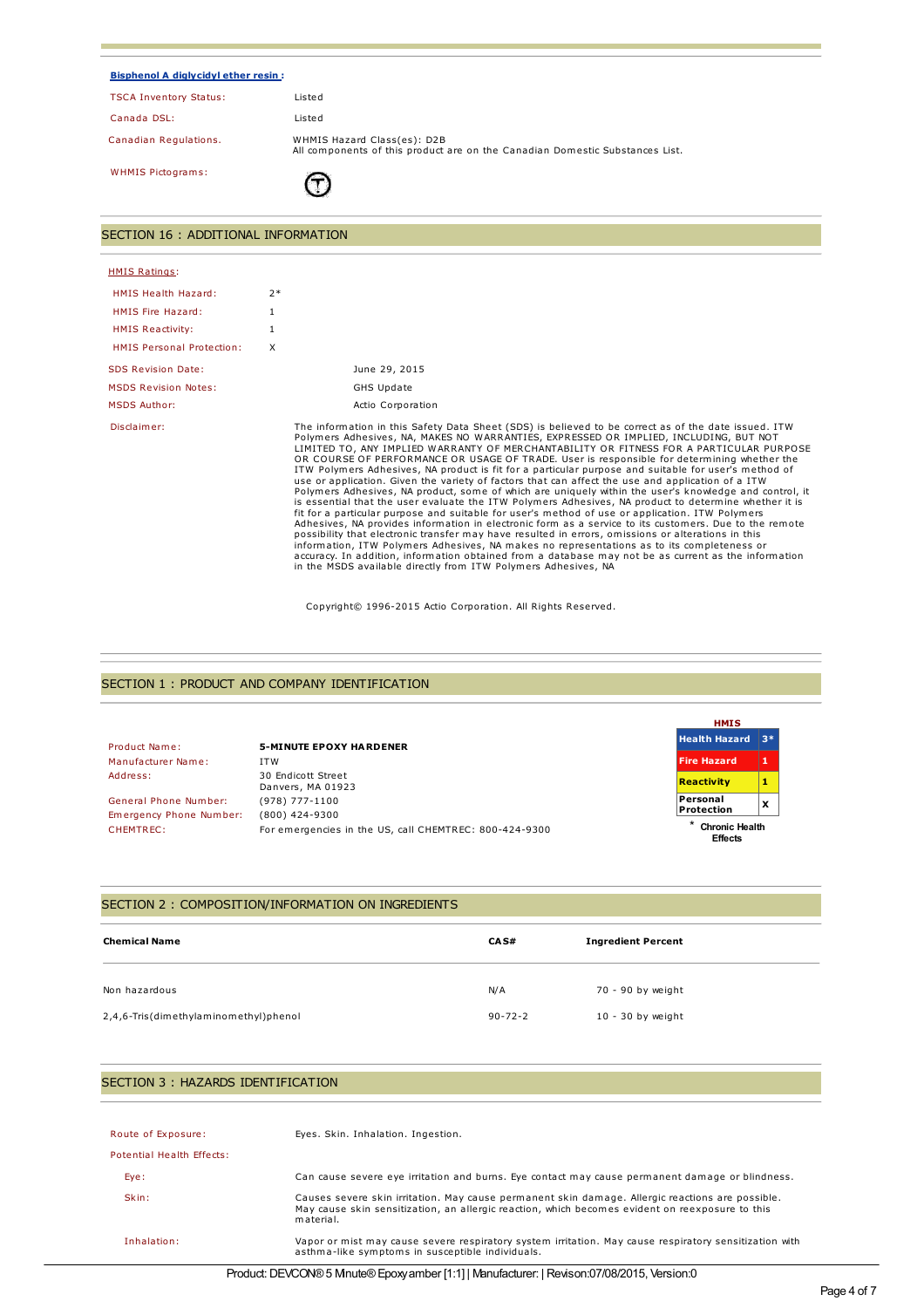| Ingestion:                                 | Causes irritation, a burning sensation of the mouth, throat and gastrointestinal tract and abdominal<br>pain.                                     |
|--------------------------------------------|---------------------------------------------------------------------------------------------------------------------------------------------------|
| Chronic Health Effects:                    | Prolonged skin contact may lead to burning associated with severe reddening, swelling, and possible<br>tissue destruction.                        |
| Signs/Symptoms:                            | Overexposure may cause eye watering or discomfort, redness and swelling.                                                                          |
| Target Organs:                             | Eyes. Skin. Respiratory system. Digestive system.                                                                                                 |
| Aggravation of Pre-Existing<br>Conditions: | Individuals with pre-existing skin disorders, asthma, allergies or known sensitization may be more<br>susceptible to the effects of this product. |

## SECTION 4 : FIRST AID MEASURES

| Eye Contact:  | Immediately flush eyes with plenty of water for at least 15 to 20 minutes. Ensure adequate flushing of<br>the eyes by separating the eyelids with fingers. Get immediate medical attention. |
|---------------|---------------------------------------------------------------------------------------------------------------------------------------------------------------------------------------------|
| Skin Contact: | Immediately wash skin with plenty of soap and water for 15 to 20 minutes, while removing<br>contaminated clothing and shoes.<br>Get medical attention if irritation develops or persists.   |
| Inhalation:   | If inhaled, remove to fresh air. If not breathing, give artificial respiration or give oxygen by trained<br>personnel. Seek immediate medical attention.                                    |
| Ingestion:    | If swallowed, do NOT induce vomiting. Call a physician or poison control center immediately. Never give<br>anything by mouth to an unconscious person.                                      |

## SECTION 5 : FIRE FIGHTING MEASURES

| Flammable Properties:               | Class III B.                                                                                                                                                                                                                            |
|-------------------------------------|-----------------------------------------------------------------------------------------------------------------------------------------------------------------------------------------------------------------------------------------|
| Flash Point:                        | >200°F (93.3°C)                                                                                                                                                                                                                         |
| Flash Point Method:                 | Pensky-Marten Closed Cup (PMCC)                                                                                                                                                                                                         |
| Auto Ignition Temperature:          | Not determined.                                                                                                                                                                                                                         |
| Lower Flammable/Explosive Limit:    | Not determined.                                                                                                                                                                                                                         |
| Upper Flammable/Explosive Limit:    | Not determined.                                                                                                                                                                                                                         |
| Fire Fighting Instructions:         | Evacuate area of unprotected personnel. Use cold water spray to cool fire exposed containers to<br>minimize risk of rupture. Do not enter confined fire space without full protective gear. If possible,<br>contain fire run-off water. |
| Extinguishing Media:                | Use carbon dioxide (CO2) or dry chemical when fighting fires involving this material.                                                                                                                                                   |
| Unsuitable Media:                   | Water or foam may cause frothing.                                                                                                                                                                                                       |
| Protective Equipment:               | As in any fire, wear Self-Contained Breathing Apparatus (SCBA), MSHA/NIOSH (approved or equivalent)<br>and full protective gear.                                                                                                        |
| Hazardous Combustion<br>Byproducts: | Oxides of carbon (carbon dioxide and monoxide). Nitrogen oxides $(NOx)$                                                                                                                                                                 |

## SECTION 6 : ACCIDENTAL RELEASE MEASURES

| Personnel Precautions:     | Evacuate area and keep unnecessary and unprotected personnel from entering the spill area.                                                                                                                                                                                                                                                                                                                                                        |
|----------------------------|---------------------------------------------------------------------------------------------------------------------------------------------------------------------------------------------------------------------------------------------------------------------------------------------------------------------------------------------------------------------------------------------------------------------------------------------------|
| Environmental Precautions: | Avoid runoff into storm sewers, ditches, and waterways.                                                                                                                                                                                                                                                                                                                                                                                           |
| Spill Cleanup Measures:    | Absorb spill with inert material (e,g., dry sand or earth), then place in a chemical waste container.<br>Provide ventilation. Clean up spills immediately observing precautions in the protective equipment<br>section. After removal, flush spill area with soap and water to remove trace residue.<br>Avoid personal contact and breathing vapors or mists. Ventilate area. Use proper personal protective<br>equipment as listed in section 8. |
| Other Precautions:         | Pump or shovel to storage/salvage vessels.                                                                                                                                                                                                                                                                                                                                                                                                        |

### SECTION 7 : HANDLING and STORAGE

| Handling:                    | Use with adequate ventilation. Avoid breathing vapor, aerosol or mist.                                                                                                                                                            |
|------------------------------|-----------------------------------------------------------------------------------------------------------------------------------------------------------------------------------------------------------------------------------|
| Storage:                     | Store in a cool, dry, well ventilated area away from sources of heat and incompatible materials. Keep<br>container tightly closed when not in use. Do not store in reactive metal containers. Keep away from<br>acids, oxidizers. |
| Special Handling Procedures: | Provide appropriate ventilation/respiratory protection against decomposition products (see Section 10)<br>during welding/flame cutting operations and to protect against dust during sanding/grinding of cured<br>product.        |
| Hygiene Practices:           | Wash thoroughly after handling.                                                                                                                                                                                                   |

## SECTION 8 : EXPOSURE CONTROLS, PERSONAL PROTECTION - EXPOSURE GUIDELINES

| <b>Engineering Controls:</b> | Use appropriate engineering control such as process enclosures, local exhaust ventilation, or other<br>engineering controls to control airborne levels below recommended exposure limits. Good general<br>ventilation should be sufficient to control airborne levels. Where such systems are not effective wear<br>suitable personal protective equipment, which performs satisfactorily and meets OSHA or other<br>recognized standards. Consult with local procedures for selection, training, inspection and maintenance<br>of the personal protective equipment. |
|------------------------------|-----------------------------------------------------------------------------------------------------------------------------------------------------------------------------------------------------------------------------------------------------------------------------------------------------------------------------------------------------------------------------------------------------------------------------------------------------------------------------------------------------------------------------------------------------------------------|
|------------------------------|-----------------------------------------------------------------------------------------------------------------------------------------------------------------------------------------------------------------------------------------------------------------------------------------------------------------------------------------------------------------------------------------------------------------------------------------------------------------------------------------------------------------------------------------------------------------------|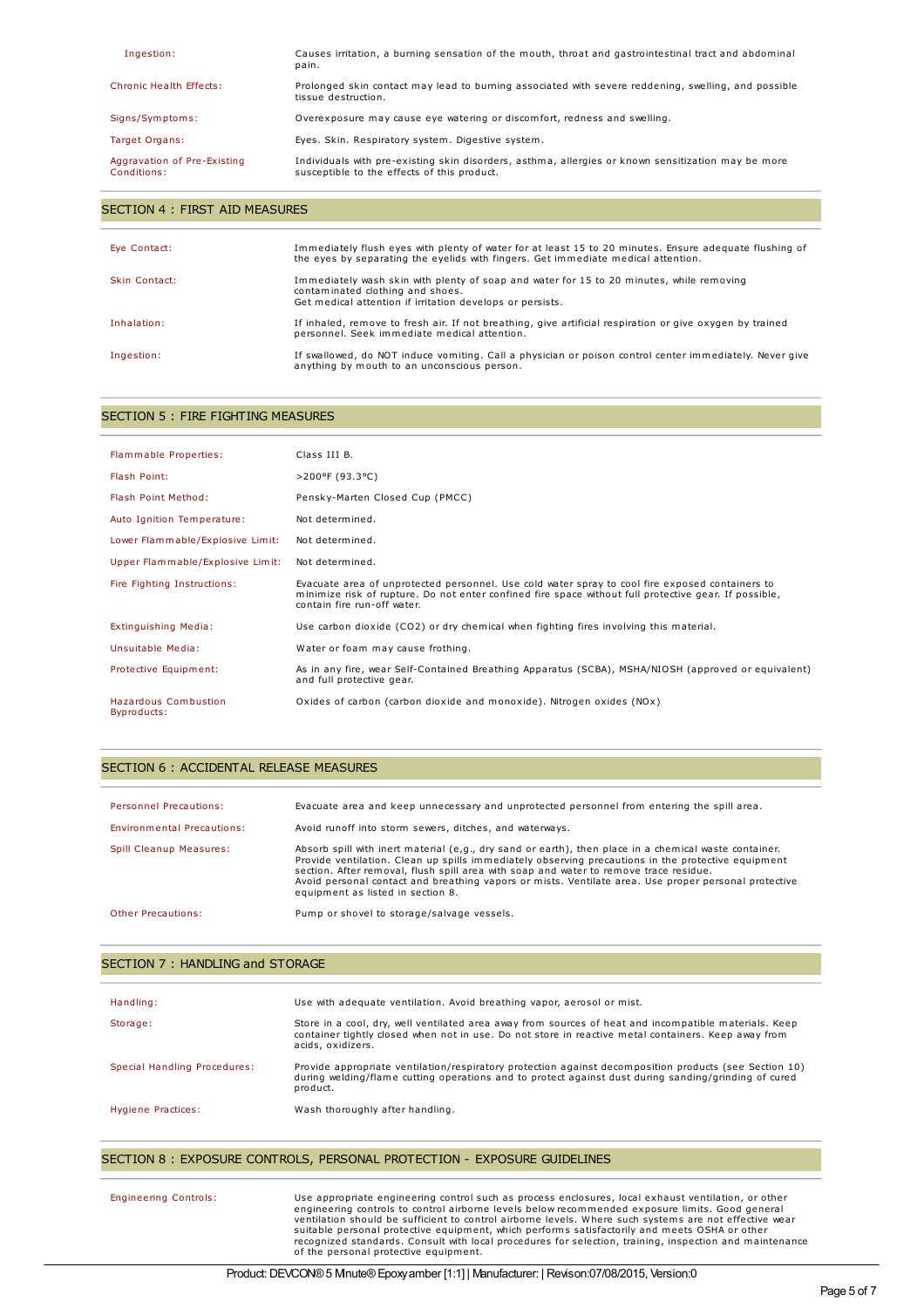| Wear appropriate protective glasses or splash goggles as described by 29 CFR 1910.133, OSHA eye                                                                                                                                                                                                                           |
|---------------------------------------------------------------------------------------------------------------------------------------------------------------------------------------------------------------------------------------------------------------------------------------------------------------------------|
| Wear appropriate protective gloves and other protective apparel to prevent skin contact. Consult                                                                                                                                                                                                                          |
| exposure limits. Protection provided by air purifying respirators is limited. Use a positive pressure air<br>supplied respirator if there is any potential for an uncontrolled release, exposure levels are not known,<br>or any other circumstances where air purifying respirators may not provide adequate protection. |
| Facilities storing or utilizing this material should be equipped with an eyewash and a deluge shower                                                                                                                                                                                                                      |
|                                                                                                                                                                                                                                                                                                                           |

EXPOSURE GUIDELINES

Notes : Only established PEL and TLV values for the ingredients are listed.

## SECTION 9 : PHYSICAL and CHEMICAL PROPERTIES

| Physical State Appearance: | Liquid.                         |
|----------------------------|---------------------------------|
| Color:                     | clear. to slight yellow         |
| Odor:                      | Mercaptan.                      |
| <b>Boiling Point:</b>      | Not determined.                 |
| <b>Melting Point:</b>      | Not determined.                 |
| <b>Specific Gravity:</b>   | 1.13                            |
| Solubility:                | negligible.                     |
| Vapor Density:             | Not determined.                 |
| Vapor Pressure:            | <<1 mmHg @70°F                  |
| Percent Volatile:          | 0                               |
| Evaporation Rate:          | Not determined.                 |
| pH:                        | 9.5 @ 5 Percent Solution        |
| Molecular Formula:         | Mixture                         |
| Molecular Weight:          | Mixture                         |
| Flash Point:               | >200°F (93.3°C)                 |
| Flash Point Method:        | Pensky-Marten Closed Cup (PMCC) |
| Auto Ignition Temperature: | Not determined.                 |
| <b>VOC Content:</b>        | 0 g/L                           |
| Percent Solids by Weight   | 100                             |

# SECTION 10 : STABILITY and REACTIVITY

| Chemical Stability:       | Stable under normal temperatures and pressures.                                                   |
|---------------------------|---------------------------------------------------------------------------------------------------|
| Hazardous Polymerization: | Not reported.                                                                                     |
| Conditions to Avoid:      | Extreme heat, sparks, and open flame. Incompatible materials, oxidizers and oxidizing conditions. |
| Incompatible Materials:   | Oxidizing agents. Strong acids and alkalis.                                                       |

## SECTION 11 : TOXICOLOGICAL INFORMATION

| 2.4.6-Tris(dimethylaminomethyl)phenol: |                                                                                                                                                                                                                                                                                                                                                                                               |
|----------------------------------------|-----------------------------------------------------------------------------------------------------------------------------------------------------------------------------------------------------------------------------------------------------------------------------------------------------------------------------------------------------------------------------------------------|
| Eye:                                   | Administration into the eye - Rabbit Standard Draize test: 50 ug/24H [Severe] (RTECS)                                                                                                                                                                                                                                                                                                         |
| Skin:                                  | Administration onto the skin - Rat LD50 - Lethal dose, 50 percent kill: 1280 mg/kg [Details of toxic<br>effects not reported other than lethal dose value] (RTECS)                                                                                                                                                                                                                            |
| Ingestion:                             | Oral - Rat LD50 - Lethal dose, 50 percent kill: 1200 mg/kg [Peripheral Nerve and Sensation - Flaccid<br>paralysis without anesthesia (usually neuromuscular blockage) Lungs, Thorax, or Respiration -<br>Dyspneal<br>Oral - Rat LD50 - Lethal dose, 50 percent kill: 1673 mg/kg [Behavioral - Tremor Gastrointestinal -<br>Ulceration or bleeding from stomach Liver - Other changes] (RTECS) |

| SECTION 12 : ECOLOGICAL INFORMATION |                                                |
|-------------------------------------|------------------------------------------------|
|                                     |                                                |
| Ecotoxicity:                        | No ecotoxicity data was found for the product. |

| <b>Environmental Fate:</b> | No environmental information found for this product. |
|----------------------------|------------------------------------------------------|
|                            |                                                      |